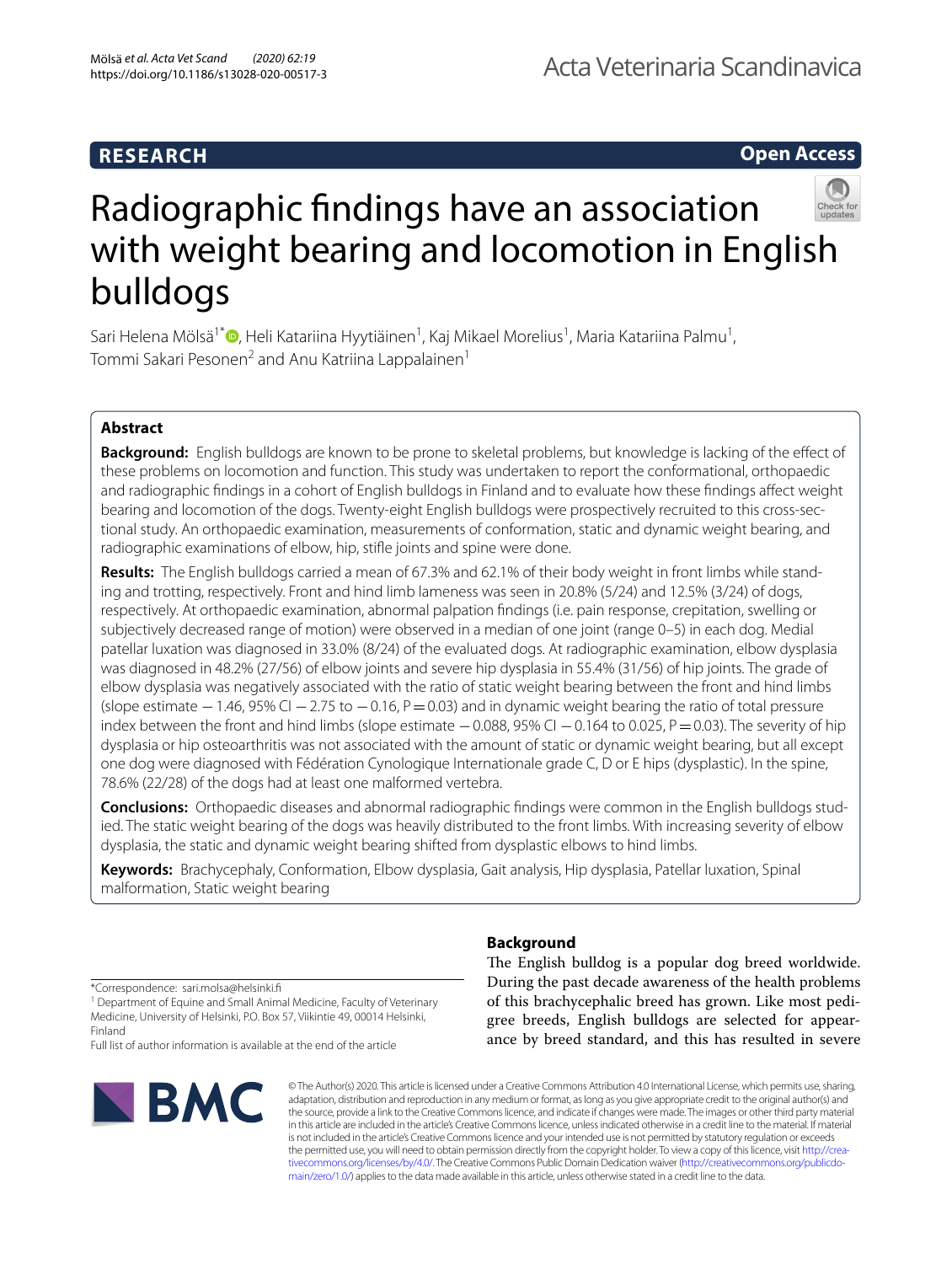conformational abnormalities in these dogs [\[1](#page-9-0)]. Based on a review of pedigree dogs in the United Kingdom, the English bulldog ranks among the breeds with the highest prevalence of conformation-related disorders [[1\]](#page-9-0).

The most recognized health issues in English bulldogs have been related to foreshortening of the facial skeleton and brachycephalic obstructive airway syndrome (BOAS). Clinical signs include snoring, inspiratory stertor and stridor, exercise and heat intolerance, gastrointestinal problems and disturbed sleep patterns [\[2](#page-9-1)[–4](#page-9-2)]. With increasing severity of BOAS grade, the exercise tolerance of these dogs decreases [[4\]](#page-9-2). Many animals require surgical intervention for relief of their symptoms [\[2](#page-9-1), [3](#page-9-3)]. However, brachycephalic syndrome is not the only prob-lem suffered by this breed; musculoskeletal [[1\]](#page-9-0), dental [\[5](#page-9-4)], dermatological [\[6](#page-9-5), [7\]](#page-9-6) and ophthalmological [\[8](#page-9-7)] abnormalities have also emerged. Previous studies have reported an increased risk for hip dysplasia [\[9,](#page-9-8) [10\]](#page-9-9), and the Orthopedic Foundation for Animals (OFA) has ranked the English bulldog as one of the breeds most prone to both hip and elbow dysplasia [[11\]](#page-9-10). Patellar luxation [\[12](#page-9-11), [13](#page-9-12)], congenital spinal malformations causing kyphosis and scoliosis, and spondylosis [\[14–](#page-9-13)[17\]](#page-9-14) have also been reported. In addition, the genetic background was recently revealed, with all English bulldogs found to carry a DVL2 gene mutation responsible for various skeletal malformations  $[18]$  $[18]$ .

In orthopaedic research, it is currently common to evaluate dynamic musculoskeletal function of the dogs using kinetic or kinematic gait analysis [\[19–](#page-9-16)[21\]](#page-9-17). Moreover, measurement of static weight bearing [\[22](#page-10-0), [23](#page-10-1)] as well as measurement of range of motion in joints [\[24](#page-10-2), [25\]](#page-10-3) are often performed. Although several studies have reported various radiographic abnormalities in English bulldogs [[1,](#page-9-0) [9](#page-9-8), [10](#page-9-9), [14–](#page-9-13)[16\]](#page-9-18), research evaluating the musculoskeletal function of the dogs and specifcally the association of orthopaedic fndings with dogs' weight bearing and locomotion is scarce. Aristizabal Escobar et al. [[12](#page-9-11)] assessed 30 English bulldogs with kinetic gait analysis and reported marked asymmetry in hind limb peak vertical force symmetry indices, although visual lameness was not detected. The authors suggested that the asymmetry was related to high prevalence of severe hip dysplasia in these dogs.

The aim of this study was to report the conformational, orthopaedic and radiographic fndings in a cohort of English bulldogs in Finland and to evaluate how the conformation or various orthopaedic problems seen in these dogs afect their weight bearing and locomotion. Our hypothesis was that conformational, orthopaedic and radiographic fndings would negatively infuence dogs' weight bearing and ability to move.

## **Methods**

## **Recruitment and inclusion criteria of dogs**

Privately owned, prospectively recruited pet dogs were enrolled in an English bulldog health study for respiratory, musculoskeletal, dermatological and exercise tolerance assessment. The study was conducted at the Veterinary Teaching Hospital, University of Helsinki, Finland between December 2014 and June 2015. The study plan was presented at the meeting of the national English bulldog breed club and announced on the websites of the breed club and the Veterinary Teaching Hospital. Inclusion criteria of the dogs were age of 2–5 years, registered in the Finnish Kennel Club (FKC) and no previous history of airway or orthopaedic surgery or any conditions increasing the risk of anaesthesia. Owners willing to take part in the study flled in the pre-study questionnaire on their perceptions of the dog's physical activity and overall health. From the 54 answers received, 30 dogs with variable activity levels were chosen (one dog/owner) to par-ticipate in the study [[7\]](#page-9-6). The study protocol was approved by the Committee of Experimental Animals, and all owners signed an informed consent.

## **Evaluation of dogs**

The dogs were evaluated at two visits. At the first visit, clinical, dermatological, orthopaedic and biomechanical evaluations and an exercise test were performed and blood samples taken. In addition to body weight, body condition score (BCS, range  $1-5$ ) was recorded. The dogs were expected to have elevated risk for upper airway disturbance and obstruction if their body temperature elevated above 39.3 °C. For safety, the evaluation was not done or was discontinued if the dog at the beginning or during the evaluation showed signs of dyspnoea or became hyperthermic. During the second visit, a maximum of 1 week later, dogs were anaesthetized, upper airways were visually evaluated and radiographic and computed tomography examinations were done. The results of dermatological and upper airway examinations, the exercise test and the computed tomography of the ears have been reported elsewhere [[4,](#page-9-2) [7\]](#page-9-6).

#### **Orthopaedic examination**

An orthopaedic examination was performed by either of two experienced orthopaedic veterinary surgeons (SM, MM). The examination included lameness evaluation on a scale from 0 to 4 (no lameness, mild lameness or minor gait abnormality, moderate lameness or gait abnormality, severe weight bearing lameness, non-weight bearing lameness) [\[26\]](#page-10-4) and palpation of the thoracic and pelvic limbs and spine as well as evaluation of conscious proprioception and withdrawal reflex. The spine was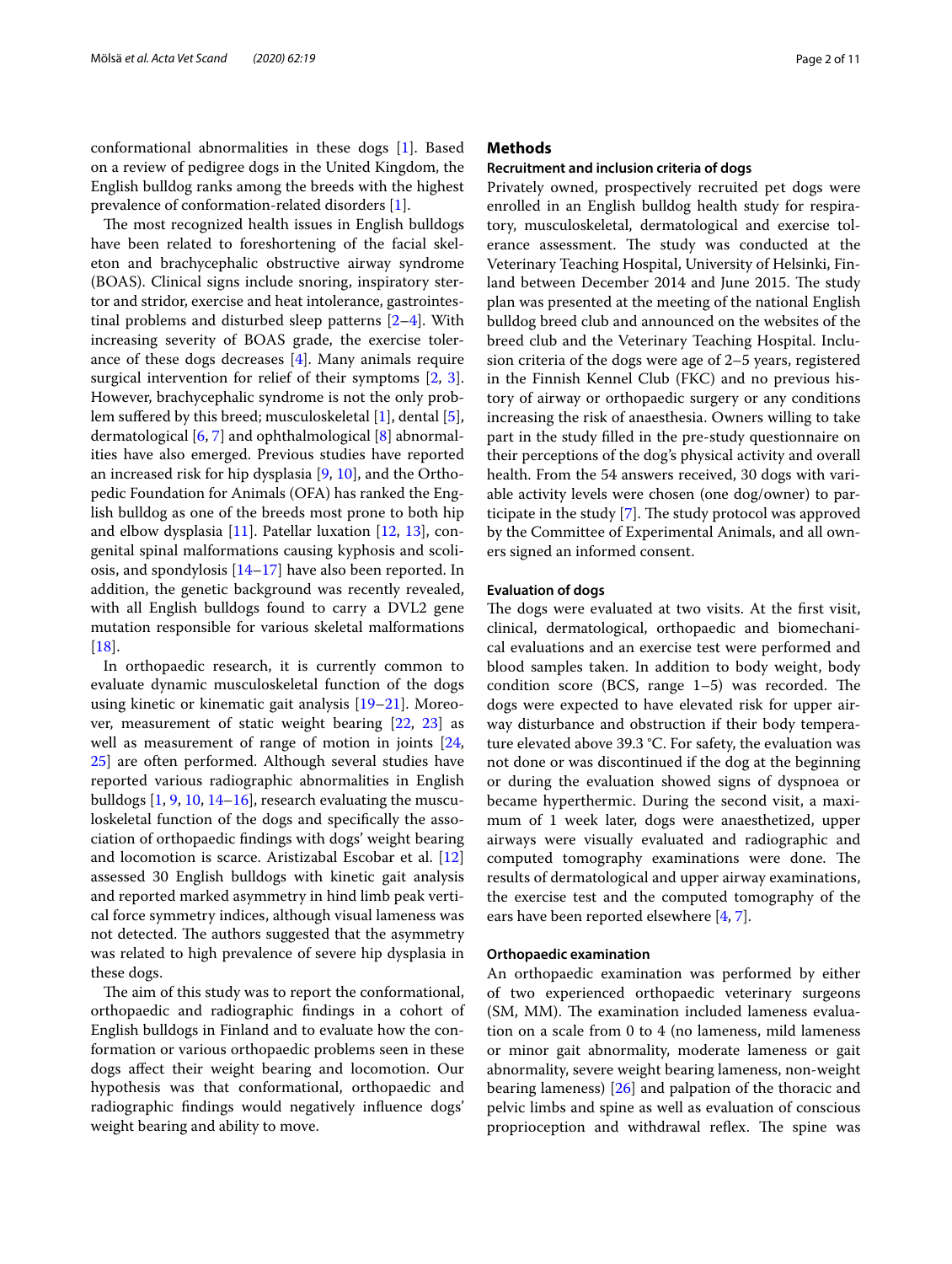evaluated for pain and joints for pain, crepitation, swelling, decreased range of motion and instability (yes/no).

## **Anatomical measurements**

A physiotherapist specialized in animal physiotherapy (HH) measured the anatomical, static weight bearing and gait variables. While the dog was standing, distances from the ground to the highest point of the scapula (height at withers), olecranon process (height at olecranon) and greater trochanter of the femur (height at trochanter) were measured using a metric scale. Additionally, the width of the trunk (including soft tissues) at the widest region of the shoulder area (width of the trunk at scapula) and at the widest region of the hip area (width of the trunk at greater trochanter of the femur) was measured. To measure this, two vertically oriented bars placed to touch the widest region of the shoulder/hip area were held on both sides of the dog by the assistant, and the distance between the bars was measured with a metric scale. In addition to anatomic measurements in centimetres, front/hind ratio was calculated for the trunk width.

## **Static weight bearing and temporospatial gait analysis**

The distribution of static weight bearing between the limbs was quantitatively measured with a pressuresensitive platform (Stance Analyzer, Petsafe, Knoxville, TN, USA). The dog was guided to stand on the measurement platform, each limb on its own quadrant of the plate. The owner was instructed to hold the dog from the front, keeping it in a straight square standing position and not to provide any manual support to the dog. The dog was held in place for 10–30 s, and a minimum of 10 consecutive measurements were obtained. To evaluate the efect of exercise and orthopaedic examination on the results, the measurements were taken three times: at the beginning of the visit, after the exercise test and gait analysis and, finally, after orthopaedic examination. The average $\pm$ SD values were calculated as percentages of total static weight bearing of all limbs and were reported for each limb as well as front and hindquarters of the animal. In addition, a ratio of the dog's front and hindquarters (front/hind ratio) was calculated.

The temporospatial gait analysis was done using a pressure-sensitive portable walkway measurement system (GAITRite Electronic Walkway, Peekskill, NY, USA). The walkway had a 90\*700 cm total area, and a scan rate of 240 Hz was used. The dog was guided by the owner over the walkway in both directions at a trotting speed. A trial was discarded if the dog was distracted, showed strong eye contact with the owner or was pulling on the leash. Three successful runs were collected, thus recording and interpreting at least 10 full gait cycles with the accompanied software. The evaluated variables were stride velocity (m/sec), stance time % of gait cycle (percentage of stance time of total gait cycle) and total pressure index percentage (sum of peak pressure values recorded from each activated sensor by a paw during mat contact/ total sum of peak pressure values for all feet x 100). For these variables, also front/hind and left/right symmetry ratios were calculated. In addition, step length (distance between heel point of one foot and the heel point of the contralateral foot) was analysed.

## **Radiographic examination and evaluation of the radiographs**

For radiographic examination, the dogs were anaesthetized. The dogs were premedicated with butorphanole (Torbutor, Richter Pharma, Wels, Austria) intramuscularly 0.2 mg/kg, induced after preoxygenation with intravenous lidocaine (Lidocain, Orion, Espoo, Finland) 1 mg/ kg and alfaxalone (Alfaxan, Dechra, West Sussex, Great Britain) to efect (approximately 2 mg/kg), and after intubation anaesthesia was maintained with sevofurane (Sevorane, AbbVie, Espoo, Finland) and continuous infusion of lidocaine 2 mg/kg/h.

Radiographic evaluation of the elbow, hip and stife joints was done by an experienced veterinary radiologist accredited by the FKC to grade hip and elbow dysplasia radiographs (AL). The spinal radiographs were evaluated by AL and KP, as a part of the licentiate thesis of the latter. In elbows, 45° fexed mediolateral views were used to evaluate the grade of elbow dysplasia on a scale from 0 to 3 (no, mild, moderate, severe) (FKC protocol based on International Elbow Working Group protocol) [[27\]](#page-10-5). An extended ventrodorsal view of coxofemoral joints was used to evaluate the grade of hip dysplasia according to the Fédération Cynologique Internationale screening protocol, on a scale from A to E (grades A and B nondysplastic and C, D and E dysplastic with increasing severity) [[28\]](#page-10-6). In addition, the amount of osteoarthritis (OA) of the coxofemoral joints was evaluated subjectively on a scale from 0 to 3 (no, mild, moderate, severe) and in the mediolateral and craniocaudal views of stife joints on a scale from 0 to 3 (no, mild, moderate, severe)  $[29]$  $[29]$ . The laterolateral view of the cervical spine and the laterolateral and ventrodorsal views of the thoracic and lumbar spine were used to evaluate the shape and length of the vertebrae as well as the presence of spondylosis deformans. Malformed vertebrae were classifed according to Gutierrez-Quintana et al. [\[15](#page-9-19)], and number and location of the malformed vertebrae were reported. Each vertebra was reported as negative or positive for spondylosis; no classifcation based on the type of fnding was made. To evaluate spinal malformation-related kyphosis and scoliosis, Cobb angles were measured from laterolateral and ventrolateral views of the malformed vertebrae [\[14](#page-9-13)].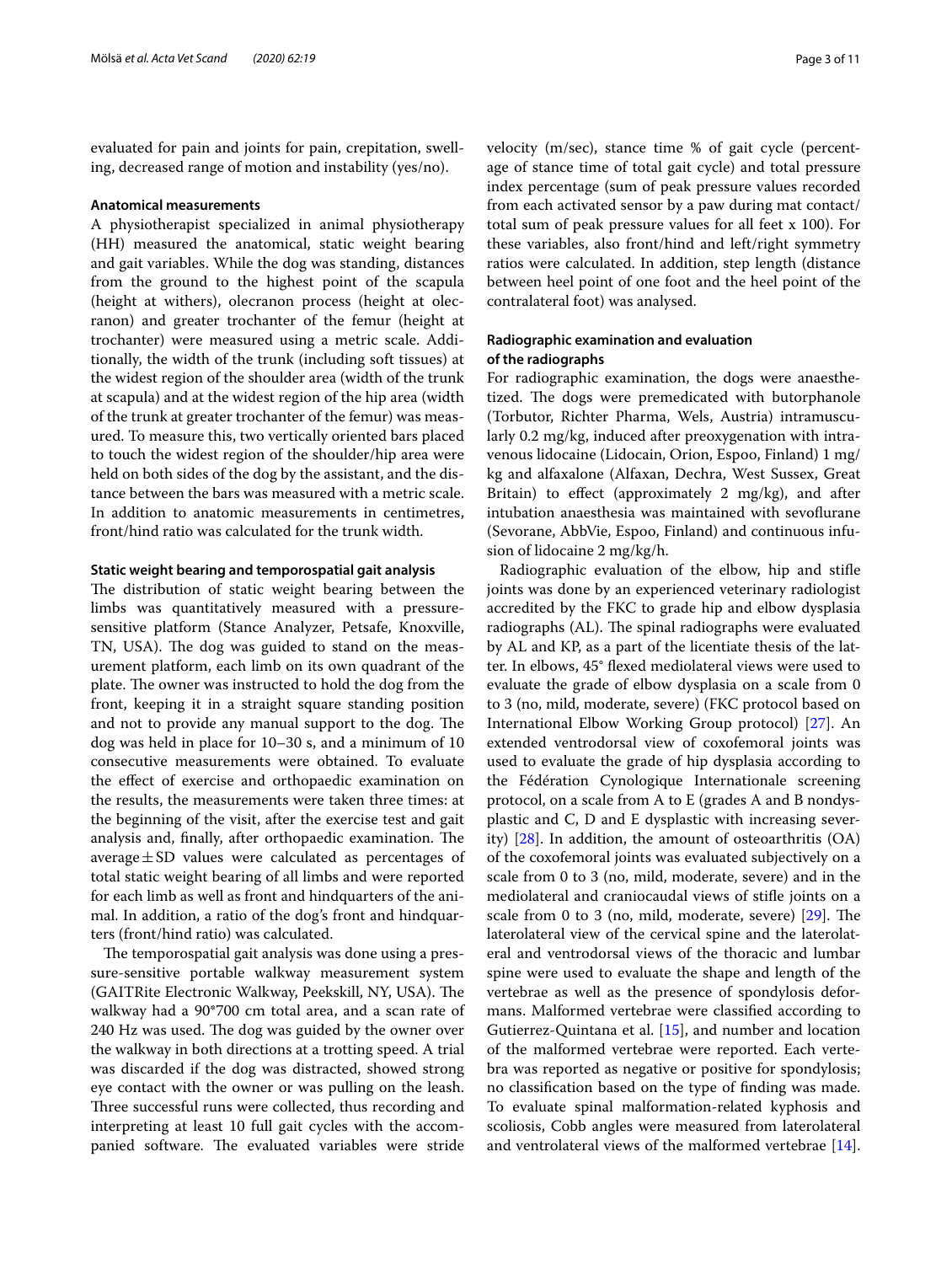If more than one malformation was present, each was evaluated and the most signifcant change was selected for measurement of the Cobb angle. If no malformations were present, the measurement was taken from the 9th thoracic vertebra.

## **Statistical analysis**

Descriptive statistics were presented as mean  $\pm$  SD values for the continuous variables. Frequency and percentage distributions or median (range) values were used for the categorical variables. Shapiro–Wilk test was applied to determine whether the data were normally distributed. Independent samples *t* test or Mann–Whitney test was used to detect diferences between the sexes and between right and left limbs (when available).

The effect of radiographic findings on orthopaedic fndings (yes/no) was analysed with mixed efects logistic regression, and the efect of radiographic fndings on anatomic variables as well as on static weight bearing and temporospatial gait variables was analysed with linear mixed efect models using grade of the fnding as a continuous variable. The effect of radiographic findings on static weight bearing ratio was analysed with analysis of variance model (ANOVA). Radiographic fnding, limb (when available), gender and age were used as fxed factors in the models. The dog was included in the model as a random efect. In case of statistically signifcant efects, the efect was quantifed with point estimates and their 95% confdence intervals (CIs) using odds ratios (ORs), slope estimates or diferences of means depending on the type of model used. When the association of elbow and hip dysplasia fndings with front/hind ratios was evaluated, combined single EDmax and HDmax values were used (grading result of the worse joint chosen). Statistical analyses were done using SAS System for Windows, version 9.3 (SAS Institute Inc., Cary, NC, USA). P-values<0.05 were considered signifcant.

## **Results**

## **Signalment**

As two dogs could not participate due to acute illness, 28 English bulldogs were included in the study. The mean  $\pm$  SD age and body weight, and median (range) BCS in 15 females were  $3.5 \pm 0.9$  years,  $22.0 \pm 3.0$  kg and BCS of 3 (2–4), and in 13 males  $3.5 \pm 0.9$  years,  $26.6 \pm 3.3$  kg and BCS of 3 (3–4), respectively. Based on the pre-study questionnaire, 24 owners (86%) reported that their dogs did not have any medical or other conditions that would afect the dog's quality of life. In four dogs, furunculosis, eye and skin problems, OA or vomiting/regurgitation occasionally afected the daily quality of life, according to the owner. By the time of manuscript submission, according to the FKC database, 78.6% ( $n=22$ ) of the dogs had dog show results and  $46.4\%$  (n=13) of the dogs had ofspring, with a range of 1–7 litters.

## **Orthopaedic examination**

In four dogs, the orthopaedic examination was not done due to elevated body temperature and in three dogs, palpation in lateral recumbency could not be done due to increased dyspnoea or anxiety. In visual evaluation of lameness, unilateral grade 1 front limb and unilateral grade 1 hind limb lameness was seen in 20.8% (5/24) and  $12.5\%$  (3/24) of dogs, respectively. The pelvic limb conscious proprioception was decreased unilaterally in one and bilaterally in another dog, and pelvic limb withdrawal refex was decreased bilaterally in one dog. One dog showed a pain response on palpation of the spine and tail, another on palpation of the lumbosacral junction and a third dog upon extension of the neck. Nine of 27 dogs (33%) had lesions of furunculosis in the interdigital skin, causing swelling and pain on palpation of the digits.

On palpation of the joints, three dogs showed at least one orthopaedic fnding (i.e. pain response, crepitation, swelling, subjectively decreased range of motion) in the elbow. In coxofemoral joints, nine dogs showed at least one orthopaedic fnding in hip palpation uni- or bilaterally. In stife joints, at least one orthopaedic fnding was detected uni- or bilaterally in 14 dogs. In addition, grade 1 medial patellar luxation was diagnosed unilaterally in one dog, grade 2 bilaterally in one dog and unilaterally in fve dogs, and grade 3 bilaterally in one dog. In one dog, the tibial compression test was positive, indicating cranial cruciate ligament disease. When palpation fndings of the elbow, stife and coxofemoral joints were summed, orthopaedic fndings were detected in a median of one joint (range 0–5) in each dog.

## **Radiographic examination**

Radiographs of all dogs were evaluated, and abnormal fndings were common. At least grade 1 elbow dysplasia was diagnosed in 48.2% (27/56) of elbow joints, and in 10 of 17 afected dogs, the elbow joints were dysplastic bilaterally. The most common (55.4%) hip dysplasia grade was E (severe) and joints were dysplastic bilaterally in all dogs except the one dog with grade B hips bilaterally. Osteoarthritic changes in hip joints were diagnosed unilaterally in 3 dogs and bilaterally in 12 dogs. In stifes, 33.9% (19/56) of the joints had at least mild osteoarthritic changes, in 7 dogs bilaterally and 5 unilaterally. The results of elbow, hip and stife radiographs are reported in Table [1.](#page-4-0) The dogs with an orthopaedic palpation finding in the stife joint had an odds ratio of 1.43 (95% CI 1.11 to 1.85,  $P = 0.007$ ) to have a finding also in radiographic examination of the stife joint. No association was seen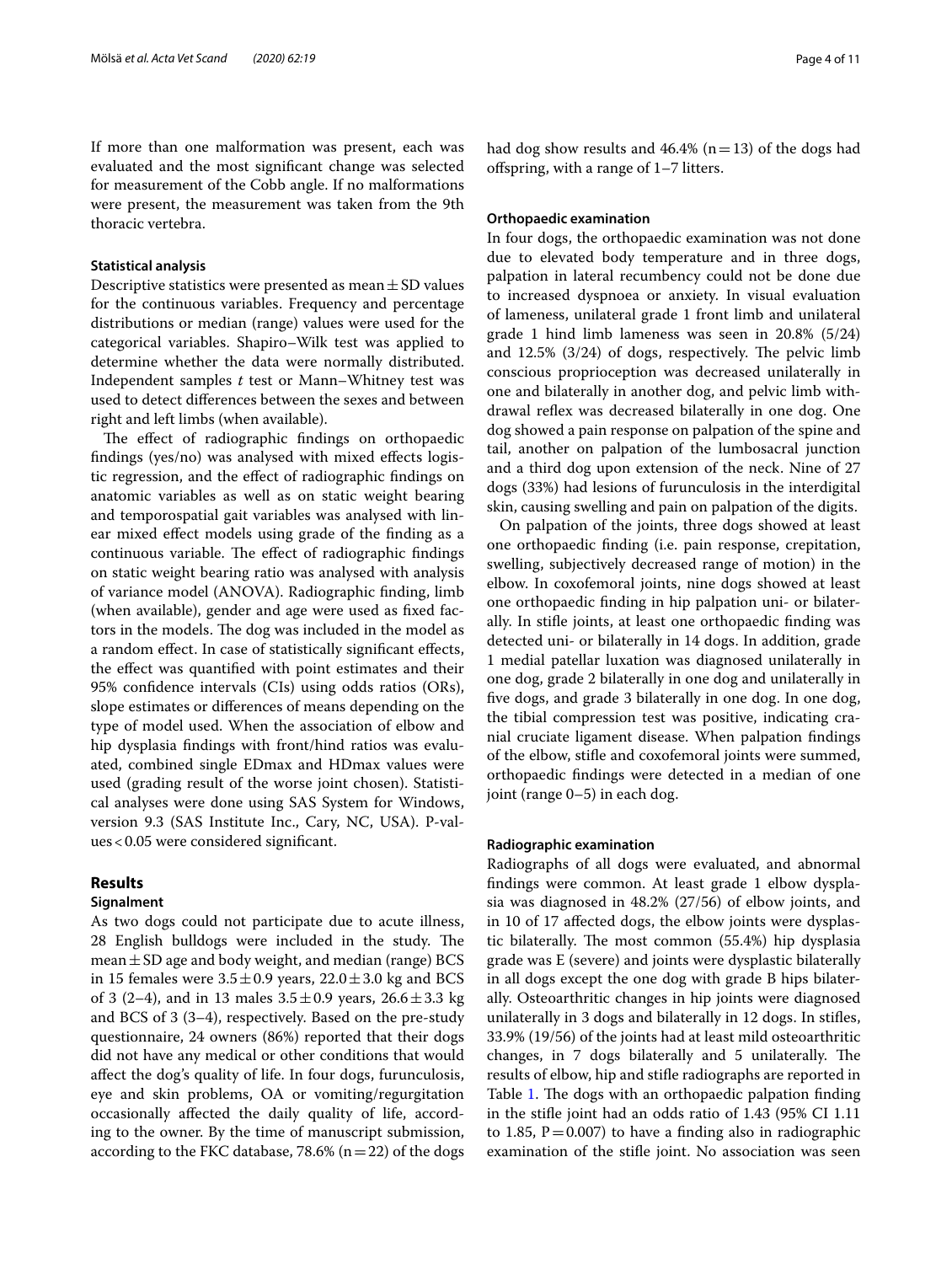<span id="page-4-0"></span>**Table 1 Radiological evaluation of elbow, hip and stife joints in 28 English bulldogs**

| Elbow dysplasia       |            |             |               |            |            |  |  |
|-----------------------|------------|-------------|---------------|------------|------------|--|--|
| Grade                 | 0          |             | $\mathcal{P}$ | 3          |            |  |  |
|                       | 29 (51.8%) | $9(16.1\%)$ | 15 (26.8%)    | $3(5.4\%)$ |            |  |  |
| Hip dysplasia         |            |             |               |            |            |  |  |
| Grade                 | A          | B           | C             | D          | Е          |  |  |
|                       |            | 2(3.6%)     | 12 (21.4%)    | 11 (19.6%) | 31 (55.4%) |  |  |
| Hip osteoarthritis    |            |             |               |            |            |  |  |
| Grade                 | 0          | 1           | 2             | 3          |            |  |  |
|                       | 29 (51.8%) | 6(10.7%)    | 21 (37.5%)    |            |            |  |  |
| Stifle osteoarthritis |            |             |               |            |            |  |  |
| Grade                 | 0          |             | $\mathcal{P}$ | 3          |            |  |  |
|                       | 37 (66.1%) | 14 (25.0%)  | $5(8.9\%)$    |            |            |  |  |

Number of joints (percentage of total number) in each grade class is reported. The grade of elbow dysplasia is reported on a scale from 0 to 3 (no, mild, moderate, severe) (FKC protocol based on International Elbow Working Group protocol), hip dysplasia on a scale from A to E (grades A and B nondysplastic and C, D and E dysplastic with increasing severity) (Fédération Cynologique Internationale screening protocol), and hip and stife osteoarthritis on a scale from 0 to 3 (no, mild, moderate, severe)

between orthopaedic and radiographic fndings in elbow or hip joints.

A total of 756 vertebrae were evaluated for malformations, and 22 (78.6%) of all dogs had at least one malformed vertebra. Of cervical, thoracic and lumbar vertebrae, 2.0% (4/196), 24.5% (89/364) and 2.6% (5/196), respectively, were diagnosed as malformed. The median number (range) of malformations in C1–C7, T1–T13 and L1–L7 spine segments was 0 (0–2), 1.5 (0–6) and 0 (0–3),

respectively. The distribution and types of malformations are reported in Figs.  $1$  and  $2$ . The most frequently malformed vertebrae were T9  $(n=12)$ , T6  $(n=11)$  and T5 and T10 ( $n=10$ ). Mean  $\pm$  SD (range) Cobb angles were  $9.9 \pm 9.0^{\circ}$  (0.4–32.5) for kyphosis and  $6.4 \pm 7.4^{\circ}$  $(0.1-34.6)$  for scoliosis. The largest mean Cobb angles were measured in vertebrae T4 (mean  $\pm$  SD 15.1  $\pm$  5.4°), T7 (14.9  $\pm$  2.7°) and T9 (9.1  $\pm$  3.9°) in lateral view and T10  $(12.7 \pm 14.8^{\circ})$ , T4  $(8.4 \pm 6.4^{\circ})$  and T11  $(8.4 \pm 6.6^{\circ})$  in ventrodorsal view.

Spondylosis was diagnosed in 89.3% ( $n=25$ ) of dogs and in 20.2% (153/560) of vertebrae, resulting in a median number (range) of 4 (0–14) spondylotic vertebrae in each dog (Fig. [1\)](#page-4-1). No signifcant diference emerged between females and males in the number of malformed vertebrae, number of spondylotic vertebrae or Cobb angles. However, the number of spondylotic vertebrae was positively associated with the age of the dog (slope estimate 1.82, 95% CI 0.35 to 3.29,  $P = 0.02$ ). A positive association was seen between the number of malformed and spondylotic vertebrae (slope estimate 0.68, 95% CI 0.26 to 1.09,  $P = 0.002$ ).

## **Anatomical measurements**

In one dog, anatomical measurements were not done due to its elevated body temperature. The results are reported in Table [2](#page-5-1). The males were significantly taller and had signifcantly longer limbs than the females, but there was no diference between genders in width of the trunk or front/hind width ratio. Front/hind width ratio was negatively correlated with the grade of hip

<span id="page-4-1"></span>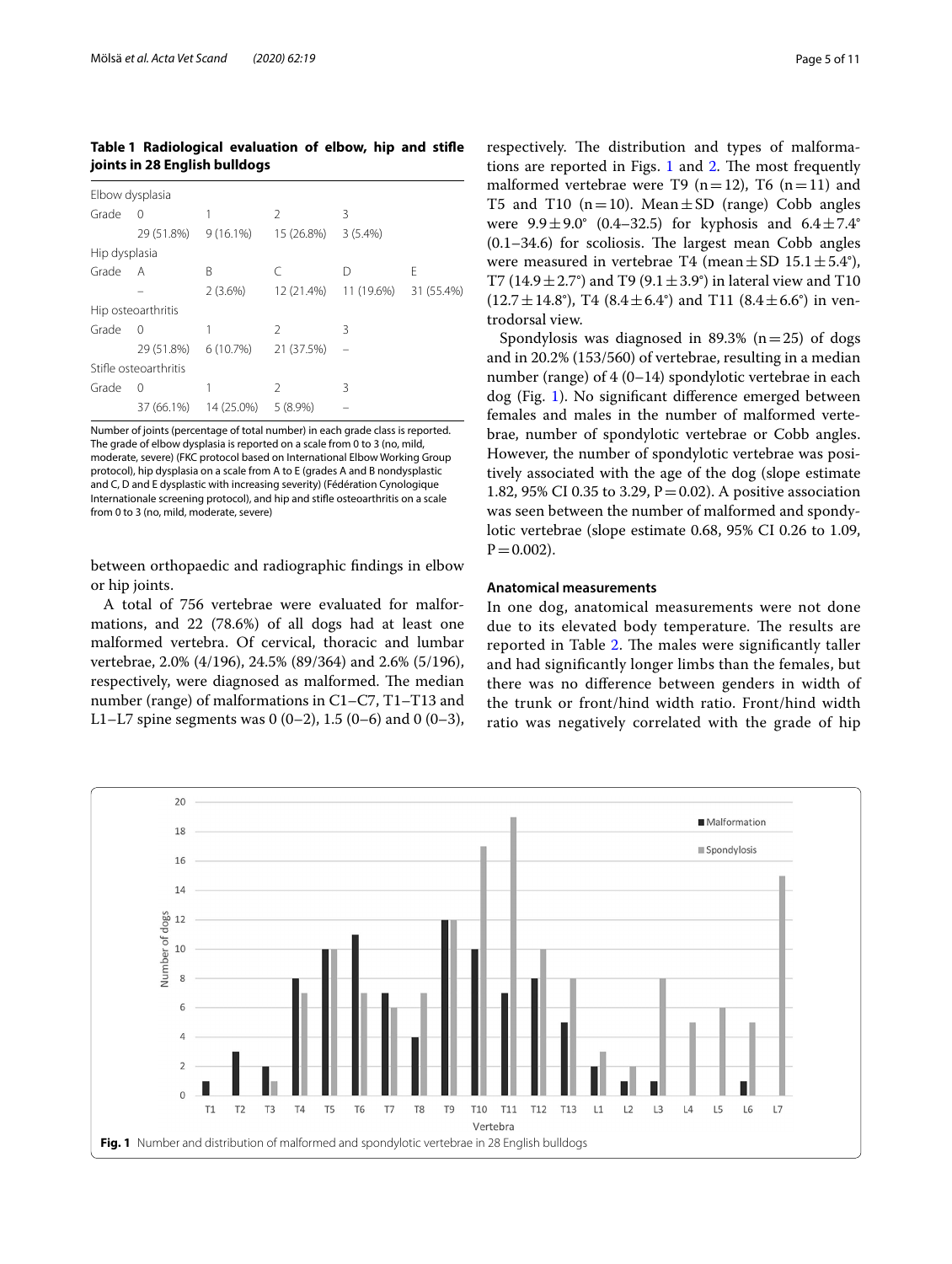

## <span id="page-5-1"></span><span id="page-5-0"></span>**Table 2 Anatomical measurements in English bulldogs**   $(n=27)$

|                                           | Mean $\pm$ SD  |
|-------------------------------------------|----------------|
| Height at withers (cm)                    | $39.5 \pm 3.0$ |
| Height at olecranon (cm)                  | $71.0 \pm 1.4$ |
| Height at greater trochanter (cm)         | $35.8 \pm 2.8$ |
| Width of trunk at scapula (cm)            | $25.3 + 2.7$   |
| Width of trunk at greater trochanter (cm) | $22.1 \pm 3.0$ |
| Trunk width ratio front/hind              | $1.2 \pm 0.1$  |

dysplasia (HDmax) ( $r=-0.538$ ,  $P=0.005$ ), and after removal of one outlier dog, dogs with grade E hip dysplasia (HDmax) had signifcantly smaller front/hind width ratios (mean 1.09, 95% CI 1.03–1.14) than dogs with grades B, C and D (1.21, 1.15–1.28), with an estimated difference of  $0.130$   $(0.048 - 0.211, P = 0.003)$ between the groups. Also, a negative association was seen between the height at the trochanters and the grade of stifle OA (slope estimate  $-0.66$ , 95% CI  $-1.11$ to  $-0.21$ , P=0.006, one outlier dog removed). Results from the statistical modelling presented here were obtained from the models excluding a single outlier dog. Statistical models including the outlier observation gave similar and statistically signifcant results, but the model residuals were not normally distributed.

<span id="page-5-2"></span>**Table 3 Static weight bearing measurements in English bulldogs (n=24)**

|               | $Mean \pm SD$   |
|---------------|-----------------|
| SWB %F        | $67.3 \pm 3.1$  |
| SWB % LF      | $32.9 \pm 0.8$  |
| SWB % RF      | $34.5 \pm 0.8$  |
| SWB %H        | $32.7 + 3.1$    |
| SWB % I H     | $15.0 \pm 0.6*$ |
| SWB % RH      | $17.6 \pm 0.6*$ |
| SWB F/H ratio | $2.1 \pm 0.3$   |

SWB % is calculated as the percentage of total static weight bearing values for all limbs. *SWB* static weight bearing, *LF* left front limb, *LH* left hind limb, *RF* right front limb, *RH* right hind limb, *F* front, *H* hind; \*, significant (P = 0.003) difference in SWB between the hind limbs

## **Static weight bearing and temporospatial gait analysis**

In four dogs, static weight bearing was not measured at all due to elevated body temperature. The second (after exercise test and gait analysis) and third (after orthopaedic examination) measurements were available for 23 and 21 dogs, respectively. No signifcant diferences were seen when results of each limb were compared between three measurement time points. The first measurement results of static weight bearing are reported in Table [3](#page-5-2). While standing, English bulldogs bear a mean $\pm$ SD of  $67.3 \pm 3.1\%$  of their body weight on the front limbs and  $32.6 \pm 3.0\%$  on the hind limbs, with a front/hind ratio of 2.1 $\pm$ 0.3. The grade of elbow dysplasia (EDmax) was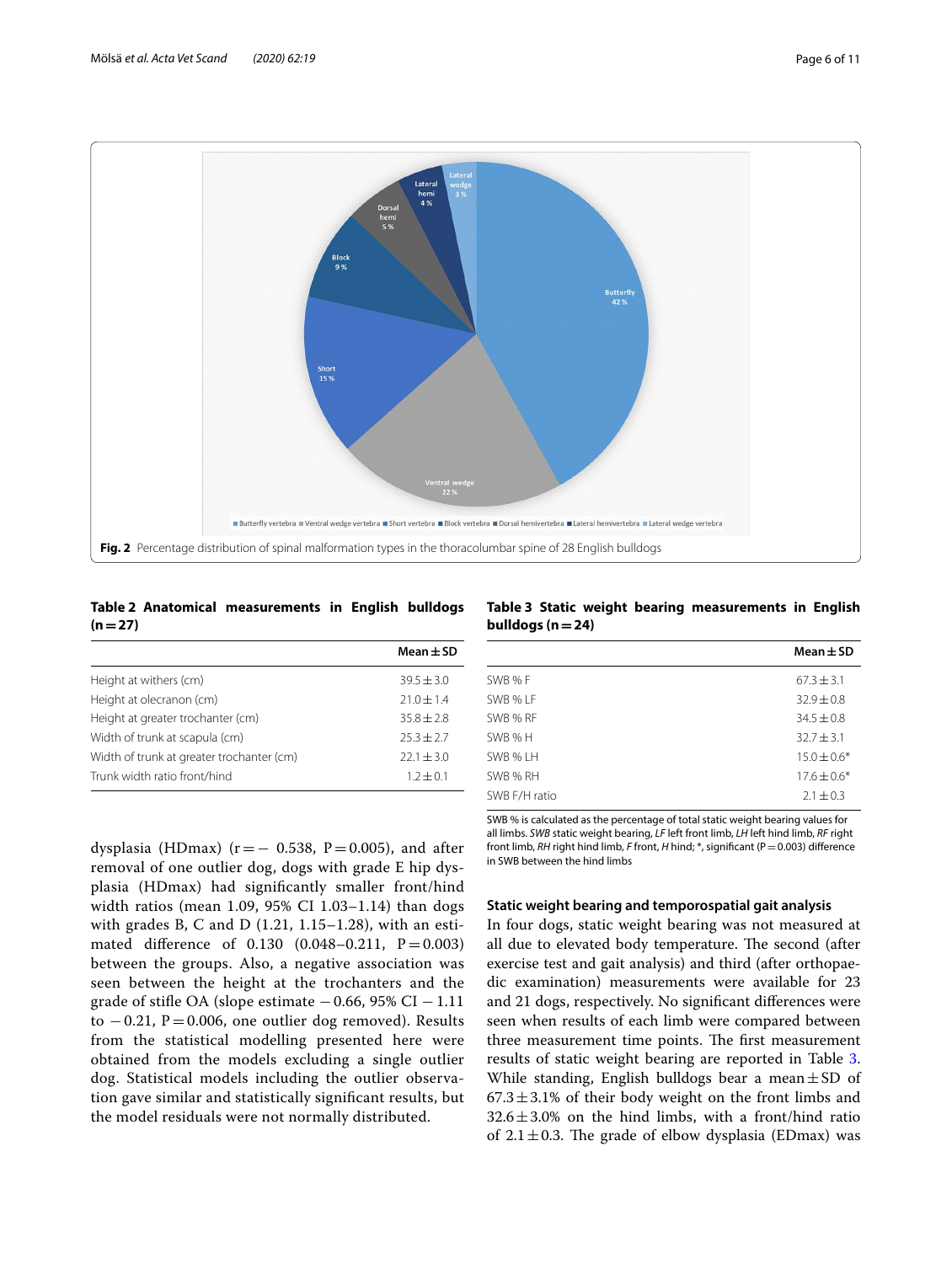negatively associated with the ratio of static weight bearing between the front and hind limbs (front/hind ratio, slope estimate  $-1.46$ , 95% CI  $-2.75$  to  $-0.16$ , P=0.03), indicating a shift of static weight bearing to the hind limbs with increasing severity of elbow dysplasia. Grades of hip dysplasia, hip or stife OA or spinal abnormalities did not show any signifcant associations with the amount of static weight bearing.

For measurement of gait on a pressure-sensitive walkway, 22 dogs were able to complete the required trials for the analysis; only two trials were completed by one dog. For all evaluated dogs, the mean $\pm$ SD number of recorded gait cycles was  $15.6 \pm 2.5$  and stride velocity  $2.14 \pm 0.27$  m/sec. Stride velocity was significantly higher in males  $(2.27 \pm 0.27 \text{ m/s})$  than in females  $(1.99 \pm 0.19 \text{ m/s}, P=0.013)$ . In trot, the mean  $\pm$  SD sum of total pressure index percentage in front limbs was  $62.1 \pm 2.4\%$  and in hind limbs  $37.9 \pm 2.4\%$ , and the mean $\pm$ SD front/hind ratio of total pressure index was  $1.65 \pm 0.17$ . All results are reported in Table [4](#page-6-0). There was a negative association between visually detected lameness and stride velocity (slope estimate −0.30, 95% CI  $-0.54$  to  $-0.07$ ,  $P = 0.02$ ).

When radiological fndings were compared with the results of gait analysis, the grade of elbow dysplasia (EDmax) was negatively associated with the ratio of total pressure index between the front and hind limbs (slope estimate  $-0.088$ , 95% CI  $-0.164$  to 0.025, P=0.03),

<span id="page-6-0"></span>**Table 4 Results of temporospatial gait analysis in English bulldogs (n=22)**

|                                   | Mean $\pm$ SD   |
|-----------------------------------|-----------------|
| Stride velocity (m/sec)           | $2.14 + 0.27$   |
| Stance time % of gait cycle LF    | $42.9 + 2.9$    |
| Stance time % of gait cycle RF    | $43.0 \pm 2.8$  |
| Stance time % of gait cycle LH    | $34.7 + 4.0$    |
| Stance time % of gait cycle RH    | $34.5 \pm 4.0$  |
| Stance time % of GC F/H ratio     | $1.25 + 0.09$   |
| Stance time % of GC L/R symmetry  | $1.00 \pm 0.03$ |
| Step length LF (m)                | $0.44 + 0.07$   |
| Step length RF (m)                | $0.43 + 0.05$   |
| Step length LH (m)                | $0.43 \pm 0.07$ |
| Step length RH (m)                | $0.44 + 0.05$   |
| Total pressure index % LF         | $30.7 + 1.9$    |
| Total pressure index % RF         | $31.4 \pm 2.0$  |
| Total pressure index % LH         | $19.0 \pm 1.5$  |
| Total pressure index % RH         | $19.0 \pm 1.6$  |
| Total pressure index F/H ratio    | $1.65 \pm 0.17$ |
| Total pressure index L/R symmetry | $0.99 + 0.09$   |

Total pressure index % is calculated as the percentage of total sum of peak

pressure values for all feet. *LF* left front limb, *LH* left hind limb, *RF* right front limb, *RH* right hind limb, *F* front, *H* hind, *L* left, *R* right, *GC* gait cycle

indicating a shift of dynamic weight bearing to the hind limbs with increasing severity of elbow dysplasia. The severity of hip dysplasia, hip or stife OA or spinal abnormalities had no meaningful associations with measured gait analysis parameters.

## **Discussion**

The aim of this study was to report conformational, orthopaedic and radiographic fndings in a cohort of English bulldogs and to evaluate how these fndings afect the weight bearing and locomotion of the dogs.

## **Hip dysplasia**

As expected, severe hip dysplasia (grade E) was common; it was diagnosed in 55% of the hip joints evaluated. Only one dog was diagnosed with FCI grade B hips and all the rest had grade C, D or E. Our results are in accordance with the OFA screening statistics, where the English bulldog has been ranked the breed most commonly afected with hip dysplasia [\[11](#page-9-10)].

Hip dysplasia predisposes to joint infammation and secondary OA, which can cause clinical disability and pain  $[30, 31]$  $[30, 31]$  $[30, 31]$ . The exact pathogenesis remains unclear, but hip joint laxity is assumed to be key for development of OA [\[32–](#page-10-10)[34\]](#page-10-11). In addition, age, conformational characteristics and environmental infuences, such as diet, have been reported to have a marked impact on the expression of OA in dogs susceptible to hip dysplasia [[33,](#page-10-12) [35](#page-10-13)]. Although the majority of the evaluated dogs in our study had dysplastic hips, the amount of OA in hip joints was surprisingly low. Over 50% of the hips did not have any signs of OA. However, in a lifespan study of Labrador Retrievers, 43% of the dogs with subluxation of the hip joints had developed radiographic OA changes at only 5 years of age. By the end of life, all dogs had developed radiographic OA [[36\]](#page-10-14). Although severely dysplastic, dogs in our study were only 2–5 years old during the evaluation, and thus, may develop OA signs later in life.

Progression and severity of OA changes have been shown to be delayed or minimized if the dog is kept lean [[35,](#page-10-13) [37](#page-10-15)]. It has been suggested that excessive body weight and associated increased stress on joints transform the passive hip joint laxity to functional hip joint laxity, thus initiating OA  $[38]$  $[38]$ . The dogs in our study had a median body condition of 3/5, and thus, on average, were not obese. In addition, although the general body conformation of the breed is robust, broad and low in stature, most of the body weight is concentrated to the front of the dog, taking weight off the hind limbs. These factors also may have afected the absence of OA changes in our dogs.

Despite the high prevalence of severe hip dysplasia, only six dogs showed pain response on palpation of the hip joints, and four of these dogs also had signs of OA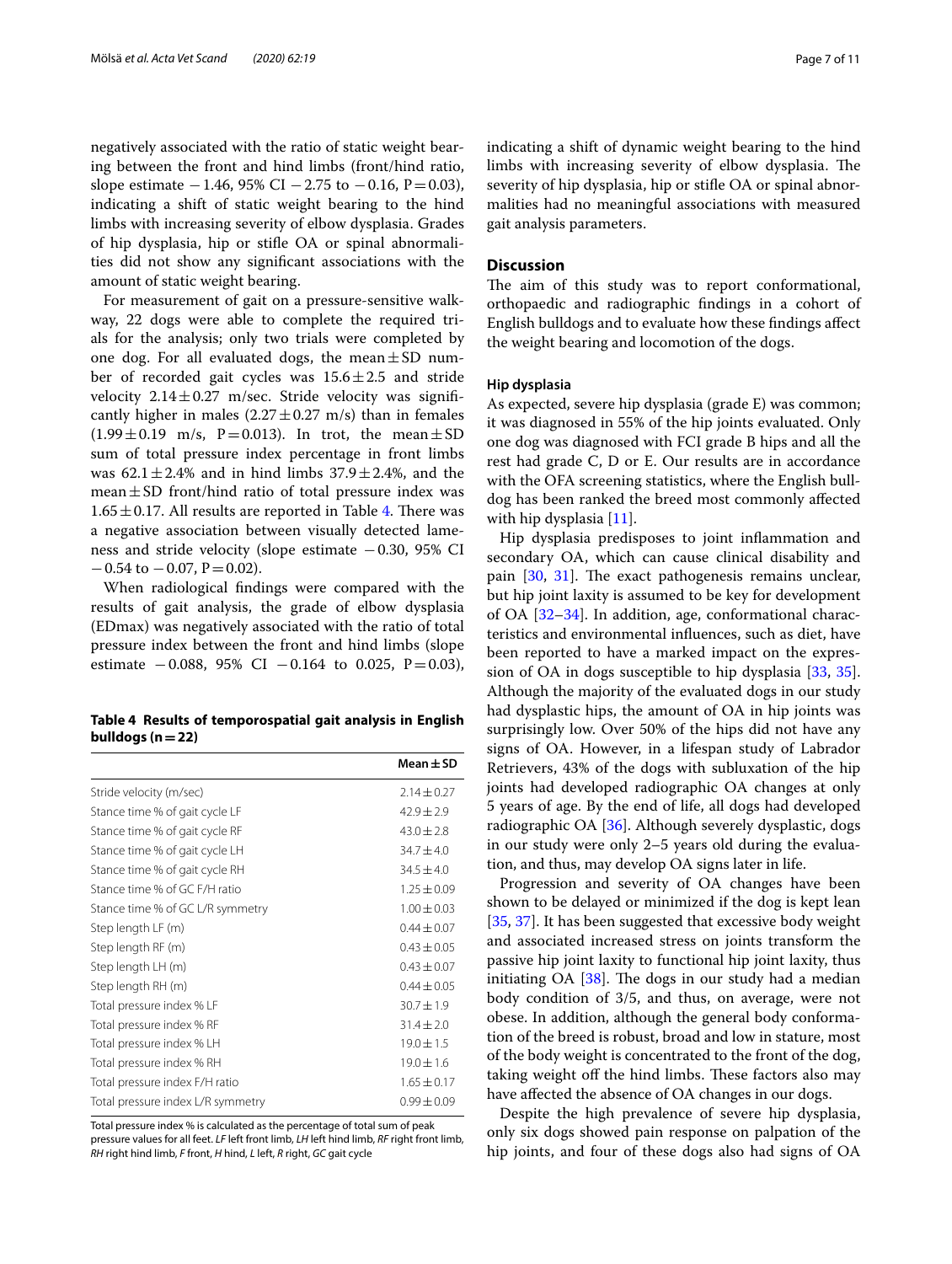in the hip joints. Based on the English bulldog breed standard, the temperament of the breed is determined, intrepid, strong and energetic, but even-tempered. In the authors' experience, English bulldogs as a breed are sometimes challenging to evaluate, and possibly some dogs did not show pain due to their stoic response to evaluation. Another explanation is that despite the severity of hip dysplasia the dogs were not in pain. The clinical course of hip dysplasia has been suggested to be often biphasic. In the juvenile form, clinical signs of lameness, bunny-hopping, reluctance to move and pain of the hip joints appear when the dog is between 5 and 12 months of age. These early acute signs are thought to be the result of extreme hip joint laxity. When the dog becomes older, the development of periarticular fbrosis is often associated with reduction or elimination of clinical signs. Later in life, clinical signs and pain may reappear, at this time most often related to development of degenerative joint disease [[39,](#page-10-17) [40](#page-10-18)]. In our study, a large proportion of our 2- to 5-year-old dogs may have been in a clinically silent phase of hip dysplasia, therefore not showing signifcant pain or lameness during the evaluation.

We were unable to detect any correlation between the severity of hip dysplasia and the amount or distribution of weight bearing during standing or in trot. This was probably because we had only one dog with healthy hips and all other dogs had bilaterally dysplastic hips. Thus, we had insufficient variation to compare the musculoskeletal function in dogs with normal and dysplastic hips. However, during static weight bearing the weight of the dogs in our study was distributed mainly to the front limbs. Previously, it has been shown that dogs of average size and conformation bear approximately 60% of their weight on their front limbs and 40% on their hind limbs during both dynamic and static weight bearing [\[19,](#page-9-16) [21](#page-9-17), [41](#page-10-19)]. In dogs of our study, 67% of the static body weight was on the front limbs and only 33% on the hind limbs. Although this breed is typically very robust and heavy in front, distribution of body weight to front limbs may also refect discomfort or decreased function of hip joints due to poorly developed acetabuli as well as other orthopaedic problems in the spine or hind limbs. Interestingly, in trot the dogs distributed their weight more to the hind limbs, with 62% of body weight in front and 38% in hind limbs. The reason for this fnding is unclear and may be related to the conformation of the dogs or a pain-related shift of body weight during increased loading of the limbs. Interestingly, in dogs with grade E hip dysplasia the anatomical front/hind width ratio of the trunk was smaller than in dogs with milder dysplasia grades. This is probably caused by a poorly developed acetabulum and inability of the femoral heads to stay reduced in the acetabular fossa in severely dysplastic joints, resulting in a wider distance between the major trochanters of the femur.

## **Elbow dysplasia**

Almost 50% of the elbows evaluated in our study were dysplastic, and in over 30% of elbows the dysplasia grades were two or three. In a recent study reporting kinetic gait analysis in English bulldogs, 20% of the dogs were diagnosed with elbow dysplasia and 10% also had degenerative joint disease in elbows [[12\]](#page-9-11). Also, OFA screening statistics report that 36.6% of screened bulldogs were diagnosed with elbow dysplasia [\[11](#page-9-10)]. Similar to dysplastic hips, elbow dysplasia predisposes to secondary OA, pain and disability [\[42](#page-10-20)]. In our study, the visually detected front limb lameness and pain response to elbow joint palpation were reported only in 5 and 1 dogs, respectively. The low number of visually lame dogs is not surprising because visual evaluation has been found to be rather insensitive for detecting lameness [\[43](#page-10-21), [44](#page-10-22)]. In addition, 59% of the dogs with elbow dysplasia were bilaterally afected, decreasing even more the possibilities for visual detection of lameness. However, the amount and distribution of both static and dynamic weight bearing was signifcantly associated with the elbow dysplasia grade. With increasing severity of elbow dysplasia, the amount of static weight bearing in front limbs decreased and in hind limbs increased, indicating a shift of body weight from dysplastic elbows to hind limbs during standing. In gait analysis, the front/hind total pressure index percentages were associated with the severity of elbow dysplasia, indicating a similar shift of weight bearing also in trot. The most likely reason for this is elbow dysplasia-related pain during weight bearing. According to our clinical experience, joint palpation in lateral recumbency does not necessarily cause a pain response in dogs with elbow dysplasia, but significant lameness or lift of weight off the limb may be seen when the limb is loaded.

## **Patellar luxation**

Median patellar luxation was diagnosed in 33% of stife joints. In most dogs, grade 2 luxation was reported, but one dog had a grade 3 luxation in both stife joints. In the study of Aristizabal Escobar et al. [[12\]](#page-9-11), 25% of the English bulldogs were diagnosed with bilateral patellar luxation, but the grade of the luxation was not reported. These findings are contrary to OFA screening statistics, where only 4.5% of screened dogs were diagnosed with patellar luxation [[11\]](#page-9-10). However, in voluntary health programmes it is possible that the results are biased, as all abnormal results are probably not recorded in public databases.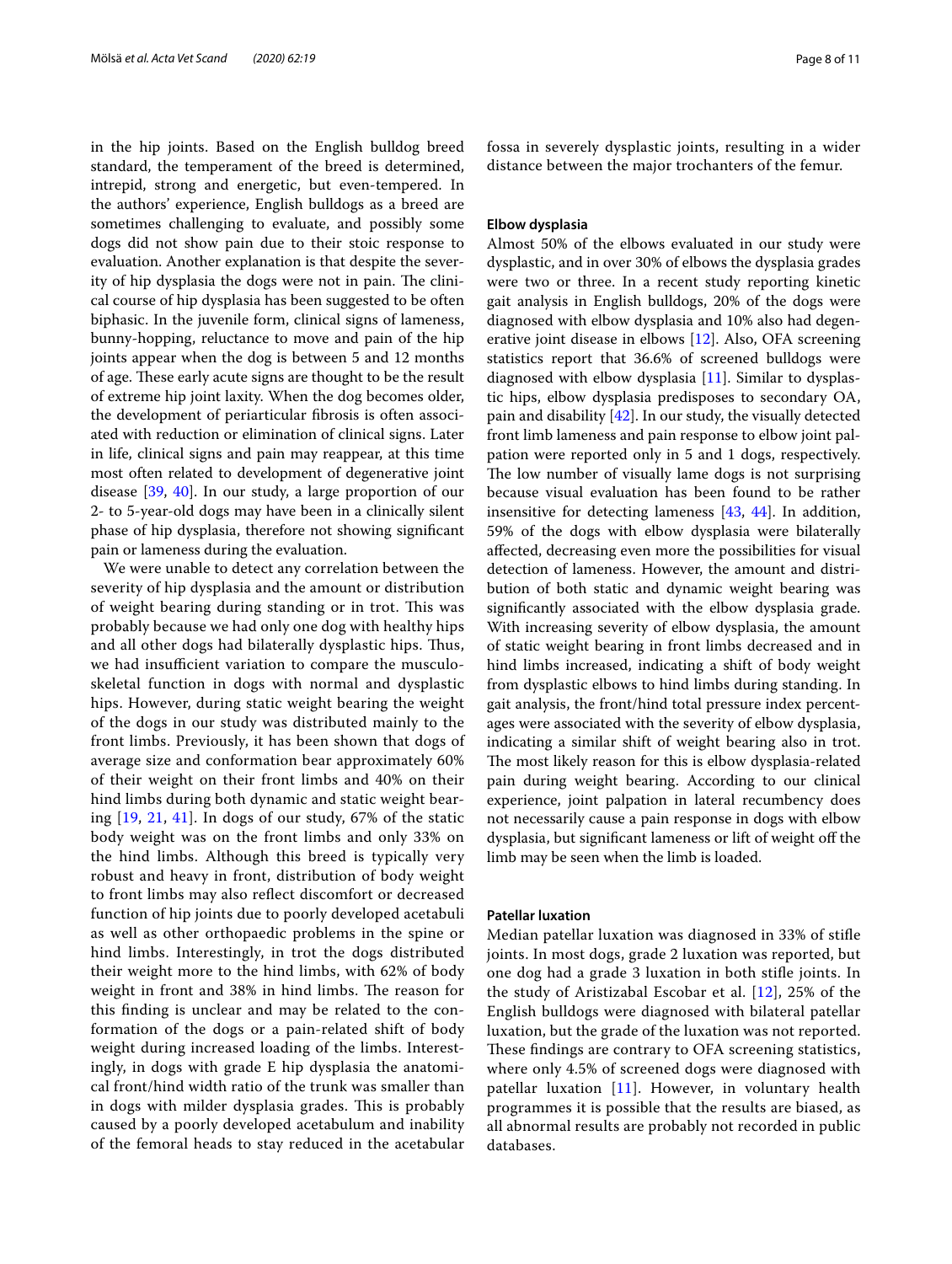## **Spinal abnormalities**

When radiographs of the spine were evaluated, 78.6% of the dogs had at least one malformed vertebra and 24.5% of the thoracic vertebrae were diagnosed as malformed. The most common type of malformation was the butterfly vertebra. The results are similar to a recent study where 75.6% of English bulldogs, 73.5% of Pugs and 93.5% of French bulldogs had one or more malformed thoracic vertebrae [\[16](#page-9-18)]. Spinal malformations have been commonly reported as an incidental fnding, especially in "screw-tailed" brachycephalic breeds, and they may cause secondary kyphosis or scoliosis [\[14](#page-9-13), [16\]](#page-9-18). The angular magnitude of the spinal deformity can be measured by using a Cobb angle  $[14]$  $[14]$  $[14]$ . The mean Cobb angles of the most deformed vertebrae in our dogs were 9.9° for kyphosis and 6.4° for scoliosis. Scoliosis has not been typically associated with neurological dysfunction, but kyphotic angle of 35° has previously been suggested as a cut-off value, above which the probability of associated neurological deficits is increased  $[14]$  $[14]$  $[14]$ . No dogs in our study approached this cut-off value, and none showed clinical signs of neurological dysfunction. Furthermore, no association was found between spinal fndings and the amount or distribution of static or dynamic weight bearing. The development of spondylosis was strongly associated with the malformed vertebrae. As the spondylosis was located at the same locations as hemivertebrae, it could be speculated to be a supporting structure rather than caused by a degenerative process.

## **Anatomical evaluation**

In addition to radiographic evaluation and measurements of weight bearing, we also evaluated the conformation of English bulldogs. The published literature of body conformation in diferent dog breeds is scarce, usually limited only to simple measurements of height at the withers or simple distance measures regarding back or limb sections [\[45](#page-10-23), [46](#page-10-24)], whereas front/hind width of trunk or width ratios are rarely measured. Knowing that English bulldogs are robust in front, we wanted to measure also the width of the trunk both in front and hind of the dogs, in addition to more commonly used height measures. Unfortunately, we were not able to compare our results to other breeds as there is no published literature on this subject. However, based on subjective evaluation of front/hind width ratios in our dogs, English bulldogs seem to be broad in their front, narrow in their hind or both. This also may partly explain the fnding that these dogs bear more weight on their front limbs than other dog breeds. Whether the subjectively high front/hind width ratios are simply due to the anatomical conformation of English bulldogs or disease related changes to muscular or skeletal system, remains unclear and further studies are needed to evaluate this.

## **Limitations**

There are several limitations in our study. First, the number of dogs was low; only 28 dogs were enrolled. Dogs with variable activity levels were chosen to participate in the study, thus trying to include a comprehensive sample of the English bulldog population in Finland. The selection was done based on an ownerflled pre-questionnaire and it is possible that owners with several dogs enrolled their healthiest dog in the study, knowing that the intention is to study a breed that has received a lot of negative publicity. However, if the population was biased in this way, the results would then be better than the actual situation in the whole population. In addition, the results of this study only apply to Finnish English bulldogs, and thus, cannot be generalized to include the whole Bulldog breed. However, similar fndings have been reported in other countries.

Second, not all evaluations were performed on all dogs due to the decreased tolerance to exercise or handling. Approximately 25% of the dogs did not tolerate the orthopaedic evaluation in lateral recumbency due to dyspnoea or anxiety, or the kinetic gait evaluation due to abnormally elevated body temperature. Although not directly related to the musculoskeletal health of the dogs, these fndings support the perception that a signifcant proportion of English bulldogs are unable to carry out the behaviour typical for the canine species such as normal locomotion and function in everyday life.

As a limitation in kinetic gait evaluation, the dogs were allowed to move at their natural speed and no velocity limitations were applied. The velocity has been shown to afect the gait analysis parameters, and narrow velocity limits are recommended to minimize the bias in data values. In our study, we chose not to limit the velocity in order to increase the probability of gathering enough trials for the analysis. Using the velocity limits would have required a larger total amount of trials and probably resulted in more dogs dropping out from the evaluation due to exercise intolerance and elevated body temperature. In addition, the dogs were evaluated only once, no serial measurements with difering velocities were compared, and most of the gathered data was analysed as percentages or ratios, thus minimizing the infuence of velocity on gait parameters. An interesting fnding was that the dogs diagnosed visually as lame trotted at a slower velocity than the dogs not showing any visually detected lameness.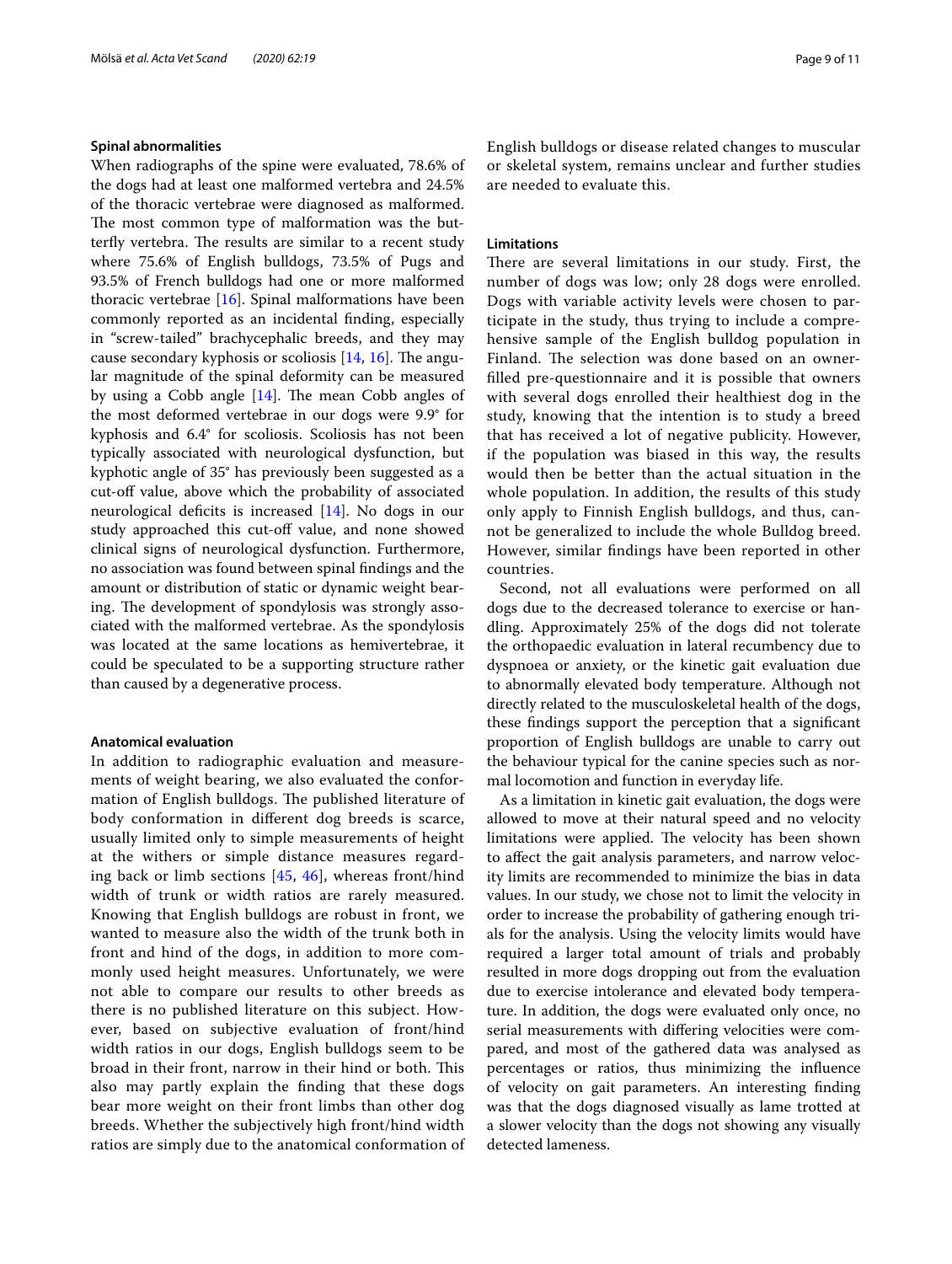## **Conclusions**

Orthopaedic and radiographic fndings were common in English bulldogs of our study, with a considerable number of dogs having hip and elbow dysplasia, patellar luxation and spinal abnormalities. Unlike in other previously reported breeds, the static weight bearing of the dogs was heavily distributed to the front limbs. We were able to confrm our hypothesis that orthopaedic diseases, especially elbow dysplasia, afect the weight bearing and locomotion of English bulldogs.

For the future of the English bulldog breed in Finland, it seems unlikely that any changes in breeding could produce healthier individuals when taking into account that the prevalence of orthopaedic diseases is high and in some conditions like hip dysplasia, no healthy individuals exist. In addition, orthopaedic problems are not the only condition that plagues this breed. At this point, the chances for selective breeding are lost and probably the only option towards healthier dogs would be crossbreeding.

#### **Acknowledgements**

We thank Laura Parikka for her assistance in evaluating the dogs and collecting the study material.

#### **Prior publication**

The data have not been published previously.

#### **Authors' contributions**

SM, HH and AL equally contributed to the planning of the study design and structure. SM and MM performed the orthopaedic examination. Evaluation of static weight bearing and temporospatial gait analysis was done by HH. The radiographic examination was performed by AL, and AL and KP evaluated the radiographs. The dogs were anaesthetized by EK. SM was responsible for gathering the data. SM and JJ/TP performed the data and statistical analyses. SM was responsible for writing the manuscript with major contributions from AL and HH. All authors read and approved the fnal manuscript.

#### **Funding**

This study was partly funded by the FKC.

#### **Availability of data and materials**

The datasets used and/or analysed during the study are available from the corresponding author on reasonable request.

#### **Ethics approval and consent to participate**

The study protocol was approved by the Committee of Experimental Animals of Western Finland (No. ESAVI/11519/04.10.07/2014), and all owners signed an informed consent.

#### **Consent for publication**

Not applicable.

#### **Competing interests**

The authors declare that they have no competing interests.

#### **Author details**

<sup>1</sup> Department of Equine and Small Animal Medicine, Faculty of Veterinary Medicine, University of Helsinki, P.O. Box 57, Viikintie 49, 00014 Helsinki, Finland. <sup>2</sup> 4pharma Ltd, Tykistökatu 4D, 20520 Turku, Finland.

Received: 5 February 2020 Accepted: 7 May 2020 Published online: 12 May 2020

#### **References**

- <span id="page-9-0"></span>1. Asher L, Diesel G, Summers FF, Mcgreevy PD, Collins LM. Inherited defects in pedigree dogs. Part 1: disorders related to breed standards. Vet J. 2009;182:402–11.
- <span id="page-9-1"></span>2. Riecks TW, Birchard SJ, Stephens JA. Surgical correction of brachycephalic syndrome in dogs: 62 cases (1991–2004). J Am Vet Med Assoc. 2007;230:1324–8.
- <span id="page-9-3"></span>3. Fasanella FJ, Shivley JM, Wardlaw JL, Givaruangsawat S. Brachycephalic airway obstructive syndrome in dogs: 90 cases (1991–2008). J Am Vet Med Assoc. 2010;237:1048–51.
- <span id="page-9-2"></span>4. Lilja-Maula L, Lappalainen AK, Hyytiäinen H, Kuusela E, Kaimio M, Schildt K, et al. Comparison of submaximal exercise test results and severity of brachycephalic obstructive airway syndrome in English bulldogs. Vet J. 2017;219:22–6.
- <span id="page-9-4"></span>5. Babbitt SG, Volker MK, Luskin IR. Incidence of radiographic cystic lesions associated with unerupted teeth in dogs. J Vet Dent. 2016;33:226–33.
- <span id="page-9-5"></span>6. Anturaniemi J, Uusitalo L, Hielm-Björkman A. Environmental and phenotype-related risk factors for owner-reported allergic/atopic skin symptoms and for canine atopic dermatitis verifed by veterinarian in a Finnish dog population. PLoS ONE. 2017. [https://doi.org/10.1371/journ](https://doi.org/10.1371/journal.pone.0178771) [al.pone.0178771.](https://doi.org/10.1371/journal.pone.0178771)
- <span id="page-9-6"></span>7. Seppänen RTK, Kaimio M, Schildt KJM, Lilja-Maula L, Hyytiäinen HK, Mölsä S, et al. Skin and ear health in a group of English bulldogs in Finland—a descriptive study with special reference to owner perceptions. Vet Dermatol. 2019. <https://doi.org/10.1111/vde.12752>.
- <span id="page-9-7"></span>8. Chahory S. Characteristics of corneal diseases in the bulldog breeds (Particularités des afections cornéennes chez les bouledogues). Revue Veterinaire Clinique. 2017;52:87–92.
- <span id="page-9-8"></span>9. LaFond E, Breur GJ, Austin CC. Breed susceptibility for developmental orthopedic diseases in dogs. J Am Anim Hosp Assoc. 2002;38:467–77.
- <span id="page-9-9"></span>10. Volta A, Gnudi G, Morgan JP, Bonazzi M, Manfredi S, Bottarelli E, et al. Radiographic features of pelvis and hip joint development of English Bulldogs. Vet Comp Orthop Traumatol. 2010;23:19–27.
- <span id="page-9-10"></span>11. Breed statistics—orthopedic foundation for animals. [https://www.ofa.](https://www.ofa.org/diseases/breed-statistics#detail) [org/diseases/breed-statistics#detail](https://www.ofa.org/diseases/breed-statistics#detail). Accessed 13 Jan 2020.
- <span id="page-9-11"></span>12. Aristizabal Escobar AS, deSouza ANA, De Campos Fonseca Pinto ACB, Matera JM. Kinetic gait analysis in english bulldogs. Acta Vet Scand. 2017;59:77.
- <span id="page-9-12"></span>13. Lusetti F, Bonardi A, Eid C, Brandstetter De Bellesini A, Martini FM. Pelvic limb alignment measured by computed tomography in purebred English Bulldogs with medial patellar luxation. Vet Comp Orthop Traumatol. 2017;30:200–8.
- <span id="page-9-13"></span>14. Guevar J, Penderi J, Faller K, Yeamans C, Stalin C, Gutierrez-Quintana R. Computer-assisted radiographic calculation of spinal curvature in brachycephalic "screw-tailed" dog breeds with congenital thoracic vertebral malformations: reliability and clinical evaluation. PLoS ONE. 2014. [https://](https://doi.org/10.1371/journal.pone.0106957) [doi.org/10.1371/journal.pone.0106957](https://doi.org/10.1371/journal.pone.0106957).
- <span id="page-9-19"></span>15. Gutierrez-Quintana R, Guevar J, Stalin C, Faller K, Yeamans C, Penderis J. A proposed radiographic classifcation scheme for congenital thoracic vertebral malformations in brachycephalic "screw-tailed" dog breeds. Vet Radiol Ultrasound. 2014;55:585–91.
- <span id="page-9-18"></span>16. Ryan R, Gutierrez-Quintana R, ter Haar G, De Decker S. Prevalence of thoracic vertebral malformations in French bulldogs, Pugs and English bulldogs with and without associated neurological deficits. Vet J. 2017;221:25–9.
- <span id="page-9-14"></span>17. Bertram S, ter Haar G, De Decker S. Caudal articular process dysplasia of thoracic vertebrae in neurologically normal French bulldogs, English bulldogs and Pugs: prevalence and characteristics. Vet Radiol Ultrasound. 2018;59:369–404.
- <span id="page-9-15"></span>18. Mansour TA, Lucot K, Konopelski SE, Dickinson PJ, Sturges BK, Vernau KL, et al. Whole genome variant association across 100 dogs identifes a frame shift mutation in dishevelled 2 which contributes to Robinow-like syndrome in Bulldogs and related screw tail dog breeds. PLoS Genet. 2018.<https://doi.org/10.1371/journal.pgen.1007850>.
- <span id="page-9-16"></span>19. Budsberg SC, Verstraete MC, Soutas-Little RW. Force plate analysis of the walking gait in healthy dogs. Am J Vet Res. 1987;48:915–8.
- 20. DeCamp CE. Kinetic and kinematic gait analysis and the assessment of lameness in the dog. Vet Clin North Am Small Anim Pract. 1997;27:825–40.
- <span id="page-9-17"></span>21. Lascelles BD, Roe SC, Smith E, Reynolds L, Markham J, Marcellin-Little D, et al. Evaluation of a pressure walkway system for measurement